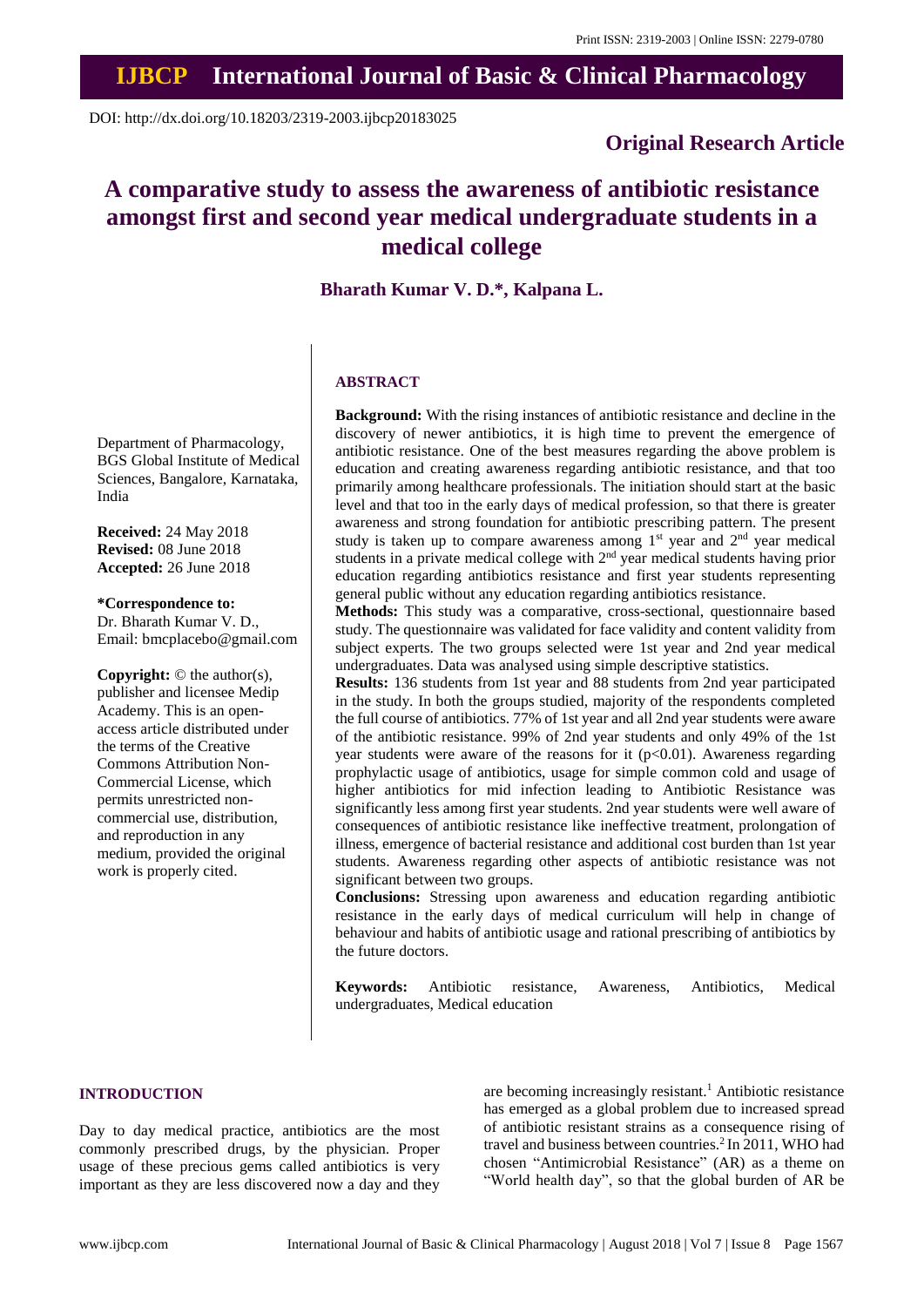aware worldwide and necessary precautions be taken. 2014 WHO global surveillance report on AR exposed the future risk of difficulty in even treating common infections in the society and hospitals.<sup>3</sup>

The major factor that plays a pivotal role in emergence of AR is improper usage of antibiotics. Patient's insisting to write antibiotics, doctor's with their choice of antibiotic prescribing pattern, pressure and incentives by pharmaceutical industry, lack of culture and sensitivity reporting, over the counter dispensing by pharmacists and improper awareness among general public are some of the other important factors leading to AR.<sup>4</sup>

There is a need for intervention to overcome this global problem. The effective interventions should be from government, enforcing strict rules and regulations. By enforcing regulations this problem can't be defeated, the most effective way is to increase awareness among general public and health care professionals. The gap between government and public can be filled by health care professionals who will educate the general public. So, in this context it is very important to educate and inform health care professionals very well regarding AR.5,6

The major step towards training health care professionals is at the undergraduate level. Therefore, any lacunae in proper education and training about antibiotic résistance during undergraduate medical period will have high impact on these future prescribers. Undergraduate medical students are one of the major prescribers of antibiotics in the future days. It is at this stage of the stepping stone they need to be properly educated and trained well.<sup>7</sup>

It is important to analyse baseline awareness of these medical students at this level. So, 2<sup>nd</sup> year medical students have prior education regarding antibiotics resistance and 1<sup>st</sup> year student represents general public without any education regarding antibiotics resistance and there is paucity of studies on Indian undergraduate medical students. So, the present study is taken up to compare awareness among  $1<sup>st</sup>$  yr and  $2<sup>nd</sup>$  yr medical students in a private medical college so that future educational initiatives can be taken up.

#### **METHODS**

It was a comparative, cross sectional, observational study. Period of the study was 2 months and sample size were 224.

#### *Study subjects*

- $\bullet$  136 1<sup>st</sup> Year medical undergraduates
- $\bullet$  88 2<sup>nd</sup> Year medical undergraduates

The study was reviewed and approved by institutional ethics committee, BGS Global Institute of Medical Sciences, Bangalore. This was a comparative, cross sectional, questionnaire-based study. Study questionnaire

was developed by modifying questionnaires from the studies of Afzal Khan et al and Jamshed et al, and the questionnaire was validated for its contents and relevance by subject experts in the department of pharmacology, microbiology, medicine, pathology and community medicine. The final questionnaire consisted of background information such as age, gender, year of study and residence of student. Students who volunteered and willing to participate in the study were included and there was no force or pressure on them. Students were explained about the objectives and need for their participation in the study. First the study was conducted on first year students and questionnaire was distributed among 136 first year medical undergraduates during one of their physiology classes. After obtaining written informed consent they were instructed to fill the questionnaire and return the same within 15 minutes time. The filled in questionnaires were collected after 15 minutes. On the same day second year students were given same questionnaire in one of the pharmacology class and the procedure followed for first year students during study was executed. Data was collected from the filled in questionnaire of both first and second year students, and the results were tabulated and analyzed using descriptive statistics. Parametric variables were analyzed using student t test and z test. Non parametric variables were analyzed using Fischer exact test and Chi- square test

#### **RESULTS**

This comparative, cross sectional study was done at BGS Global Institute of Medical Sciences, Bangalore. 224 medical undergraduates participated in the study, which included 136 1<sup>st</sup> year and 88 2<sup>nd</sup> year MBBS students.

A majority of the respondents (75%) completed the full course of antibiotics. Satistically significant difference was found when asked about the use of antibiotics prophylactically ( $p<0.01$ ) where 59% of 1<sup>st</sup> yr and 80% of 2<sup>nd</sup> year students did not agree to this. 46% of 1<sup>st</sup> year and 22% of 2<sup>nd</sup> year students believed that it is necessary to take antibiotics for common cold, flu  $(p<0.01)$  (Table 1). 77% of  $1<sup>st</sup>$  year and all  $2<sup>nd</sup>$  year students were aware of the antibiotic resistance, but only 49% of the 1<sup>st</sup> year students were aware of the reasons for it.68% of 1<sup>st</sup> year and 97% of  $2<sup>nd</sup>$  year students (p<0.01) agreed that antibiotic resistance is a global problem (Table 1).

Almost equal responses were found in factors leading to emergence of antibiotic resistance like poor drug quality, poor sanitation, overcrowding, etc. About 56% of 1<sup>st</sup> year and 66% of 2<sup>nd</sup> year students did not agree that use of antibiotics in animal husbandry leads to anitibiotic resistance. Majority of the participants (77% 0f 1st year and all 2<sup>nd</sup> year students) were aware of the anitibiotic resistance. However, only 49% of 1st year students knew the reason for it (Table 1).

Newspaper (31%) and medical college (30%) were the source of first awareness regarding antibiotic resistance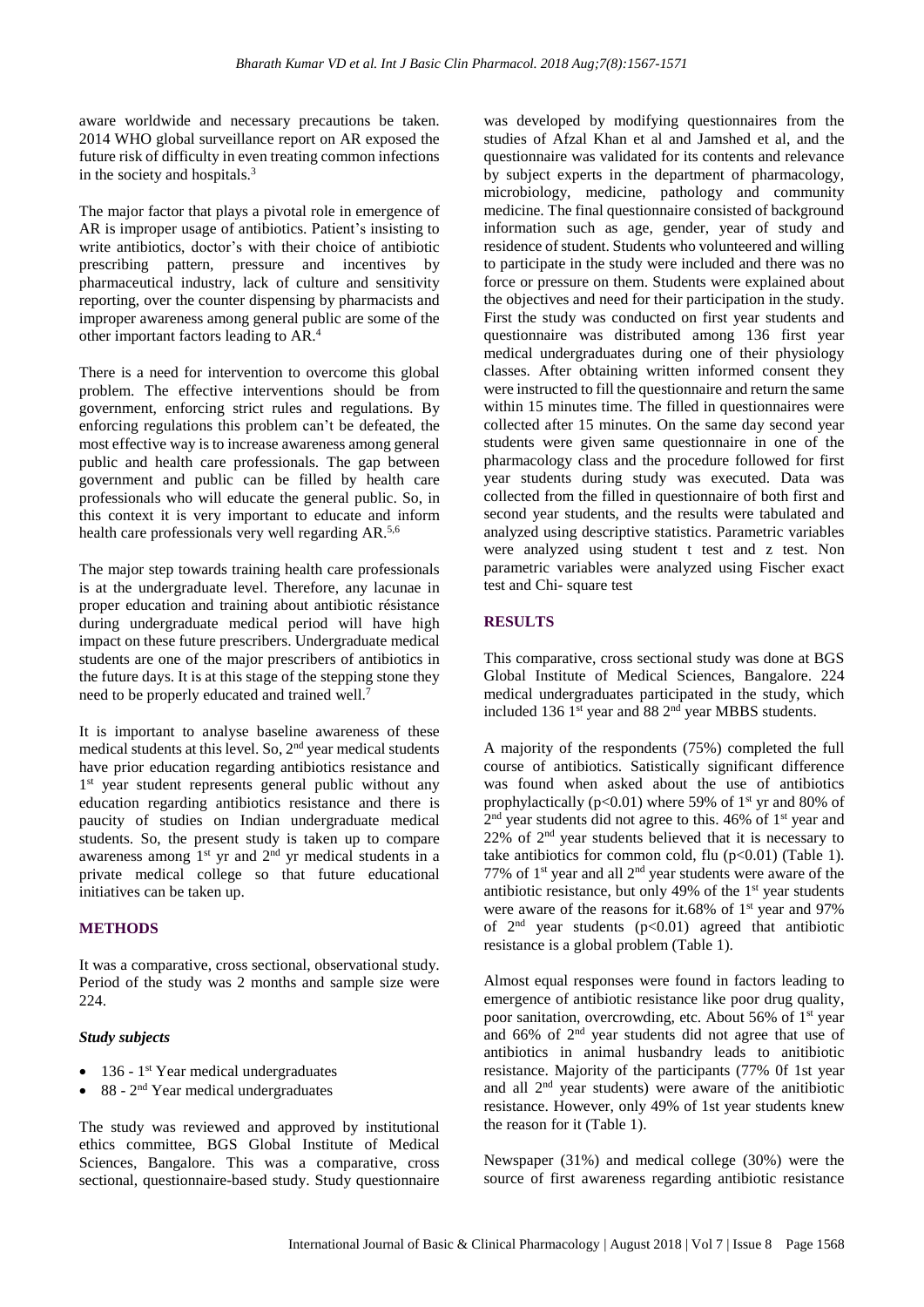among first year students, where as in about 59% of the 2<sup>nd</sup> year students, medical college was the first source of knowledge regarding antibiotic resistance (Table 2).

2<sup>nd</sup> year students were well aware of consequences of antibiotic resistance like ineffective treatment, prolongation of illness, emergence of bacterial resistance and additional cost burden than  $1<sup>st</sup>$  year students  $[1<sup>st</sup>$  year (58%), 2<sup>nd</sup> year (90%)] (p<0.01) (Table 3).

|  |  | Table 1: Comparison of antibiotic awareness between first and second year medical students. |  |  |  |  |  |
|--|--|---------------------------------------------------------------------------------------------|--|--|--|--|--|
|  |  |                                                                                             |  |  |  |  |  |

|                                                                                                                           | First year $(n=136)$ |                | Second year (n=88) |                    |                       |
|---------------------------------------------------------------------------------------------------------------------------|----------------------|----------------|--------------------|--------------------|-----------------------|
| <b>Questions</b>                                                                                                          | <b>Yes</b><br>(%)    | No $(\% )$     | Yes $(\% )$        | No<br>(%)          | $\mathbf{P}$<br>value |
| 1. Are you aware of antibiotic resistance                                                                                 | 105<br>(77%)         | 31<br>(23%)    | 88<br>100%         | $\Omega$<br>0%     | 0.01                  |
| 2. Do you complete the full course of antibiotic prescribed by the<br>physician                                           | 102<br>(75%)         | 34<br>(25%)    | 68<br>77%          | 20<br>33%          | 0.69                  |
| 3. Do you take antibiotic with prescription from doctor                                                                   | 125<br>$(92\%)$      | 11<br>$(8\%)$  | 80<br>91%          | 8<br>9%            | 0.79                  |
| 4. Do you take antibiotics to prevent any disease (prophylactically)                                                      | 56<br>(41%)          | 80<br>(59%)    | 18<br>20%          | 70<br>80%          | 0.01                  |
| 5. Is it necessary to take antibiotics for common cold, flu(viral<br>infections)                                          | 63<br>(46%)          | 73<br>$(54\%)$ | 19<br>22%          | 69<br>78%          | 0.01                  |
| 6. Do you save the remaining, leftover antibiotic for the next time<br>when you get sick                                  | 48<br>(35%)          | 88<br>(65%)    | 27<br>31%          | 61<br>69%          | 0.47                  |
| 7. Not taking antibiotics for prescribed duration leads to antibiotic<br>resistance                                       | 92<br>(68%)          | 44<br>(32%)    | 68<br>77%          | 20<br>23%          | 0.12                  |
| 8. Do you know the reason for antibiotic resistance                                                                       | 66<br>(49%)          | 70<br>(51%)    | 87<br>99%          | $\mathbf{1}$<br>1% | 0.01                  |
| 9. Antibiotic resistance is a global problem                                                                              | 92<br>(68%)          | 44<br>(32%)    | 85<br>97%          | 3<br>3%            | 0.01                  |
| 10. Poor drug quality leads to resistance                                                                                 | 80<br>(59%)          | 56<br>(41%)    | 46<br>52%          | 42<br>48%          | 0.33                  |
| 11. Poor sanitation, overcrowding contribute to antibiotic resistance                                                     | 47<br>(35%)          | 89<br>(65%)    | 22<br>25%          | 66<br>75%          | 0.13                  |
| 12. Animal husbandry (antibiotic usage in animals) is a source of<br>antibiotic resistance                                | 60<br>(44%)          | 76<br>(56%)    | 39<br>44%          | 49<br>66%          | 0.98                  |
| 13. Skipping one or two doses does not contribute to the<br>development of antibiotic resistance                          | 60<br>(44%)          | 76<br>(56%)    | 43<br>49%          | 45<br>51%          | 0.48                  |
| 14. The use of higher antibiotics as initial therapy for mild infection<br>may increase the risk of antibiotic resistance | 102<br>(75%)         | 34<br>(25%)    | 80<br>91%          | 8<br>9%            | 0.01                  |
| 15. Adequate research has not been undertaken by drug companies to<br>discover newer antibiotics                          | 60<br>(44%)          | 76<br>(56%)    | 46<br>52%          | 42<br>48%          | 0.23                  |

## **Table 2: Source of awareness about antibiotic resistance for first time.**

|                         | <b>First year</b><br>$(n=136)$ | <b>Second</b><br>year $(n=88)$ | P<br>value |  |  |  |  |  |
|-------------------------|--------------------------------|--------------------------------|------------|--|--|--|--|--|
| Newspaper               | 31(22.79%)                     | 25                             | 0.34       |  |  |  |  |  |
| Internet                | 15(11.03%)                     | 6                              | 0.28       |  |  |  |  |  |
| Media                   | 7(5.15%)                       | 7                              | 0.39       |  |  |  |  |  |
| Friends                 | 16(11.76%)                     | 4                              | 0.06       |  |  |  |  |  |
| Medical college         | 30(22%)                        | 52(59%)                        | 0.01       |  |  |  |  |  |
| Others (please specify) |                                |                                |            |  |  |  |  |  |
| <b>Books</b>            | 2(1.47%)                       | $\overline{2}$                 | 0.65       |  |  |  |  |  |
| Doctor                  | 7(5.15%)                       | 3                              | 0.53       |  |  |  |  |  |
| Parents                 | $8(5.88\%)$                    | 3                              | 0.40       |  |  |  |  |  |
| School                  | $9(6.62\%)$                    | 4                              | 0.51       |  |  |  |  |  |

# **Table 3: Consequence of Injudicious use of antibiotics as per student's opinion.**

|                                                        | <b>First year</b><br>$(n=136)$ | <b>Second</b><br>vear<br>$(n=88)$ | $\mathbf{p}$<br>value |
|--------------------------------------------------------|--------------------------------|-----------------------------------|-----------------------|
| Ineffective treatment                                  | 14(10.29%)                     | $\overline{2}$                    | 0.02                  |
| prolongation of<br>illness                             | 15(11.03%)                     | $\theta$                          | 0.01                  |
| Emergence of<br>bacterial resistance                   | 16(11.76%)                     | - 7                               | 0.35                  |
| Additional burden of<br>medical cost to the<br>patient | $4(2.94\%)$                    |                                   | 0.11                  |
| All of the above                                       | 79(58.09%)                     | 79                                | 0.01                  |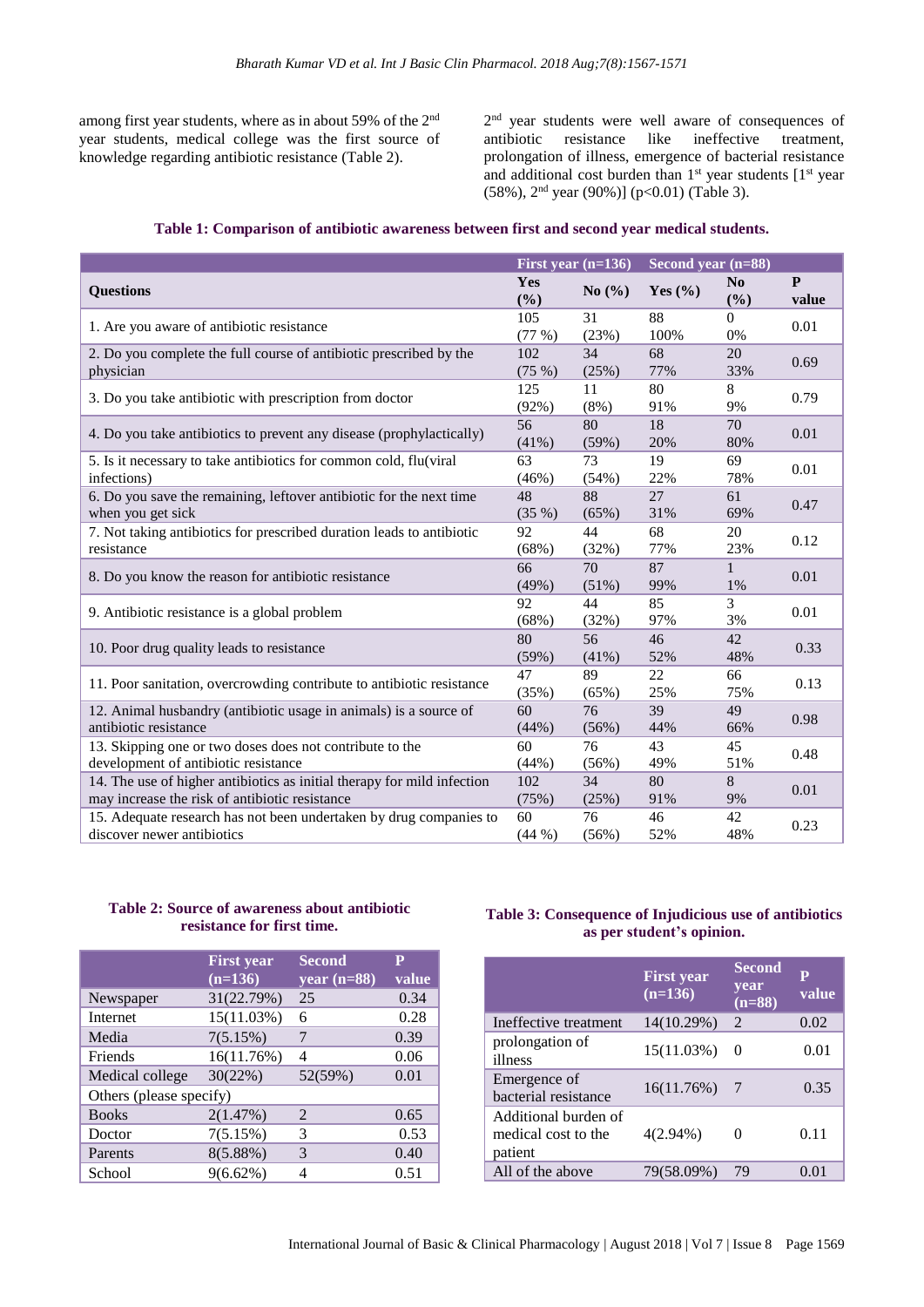#### **DISCUSSION**

Imparting knowledge regarding antimicrobial drugs and antimicrobial resistance is the key in bringing down rising incidence of AR. Acquiring knowledge and awareness must start from the grass root level. So, it is important to test, whether knowledge imparted is adequate and meets the desired goal in curbing AR. Therefore, this study was taken up to assess awareness about antibiotic resistance among  $1<sup>st</sup>$  year and  $2<sup>nd</sup>$  year medical students.

This study included 224 medical undergraduates of which 136 were from first year and 88 from second year. All students in second year were aware of AR but in first year it was only 77%. In contrast to this, in a study done by Huang Y et al, on 2500 Chinese students, 89.7% of first year and 89.2% of final year medical students were aware of AR.<sup>1</sup>

Students had less awareness regarding the risk factors responsible for AR. A study done by Jamshed SQ et al., showed that a majority of participants (65%) were aware of risk factors for antibiotic resistance like usage of antibiotics in animals, overcrowding, sub standard drugs.<sup>4</sup>

This study shows that participants have fairly good knowledge about antibiotic resistance. Most of the participants completed (more than 75%) full course of antibiotics. Previous study by Azevedo MM et al, showed >55% university students believed that antibiotics need to be prescribed for simple viral illness, and in this study 46% of  $1<sup>st</sup>$  year and 22% of  $2<sup>nd</sup>$  year students were of the same awareness.<sup>5</sup>

The emergence of antibiotic resistance is primarily due to excessive and often unnecessary use of antibiotics in humans and animals. Risk factors for the spread of resistant bacteria in hospital and the community can be summarized as overcrowding, poor hygiene or poor infection control practices. Students should be made aware of these important risk factors and also the mechanism of emergence of antibacterial resistance.<sup>6</sup>

From the present survey, potential field of intervention is the improvement of knowledge about antibiotic properties and usage, targeting medical students during their university curriculum.

Compared to a study by Afzal Khan AK et al, which showed that more than 85 per cent of the respondents were aware of the consequences of antibiotic resistance such as ineffective treatment, prolongation of illness, emergence of bacterial resistance and additional burden of medical cost to the patient, in this study 79% of the study participants were aware of the same.<sup>7</sup>

In a study conducted by Scaioli G et al, found that 94.8% of the students were aware that it is mandatory to finish the full course of antibiotics even if the symptoms are improving and 16% of them would buy antibiotics without medical prescription, and 36.6% started taking antibiotics after a simple phone call with the doctor, without a proper medical examination.<sup>8</sup>

Medical education should concentrate on practical application of knowledge and that will help in rational usage of antimicrobial agents and reduces AR.<sup>9</sup>

To achieve the practical application of AR awareness, the knowledge, attitude and behavior of medical students should start at the gross root level that is when they are in the first year of course and continued till the last year. Furthermore it has to be adapted lifelong as long as they practice medicine.<sup>10</sup>

At the end it is not only the duty of medical professionals, it is also responsibility of law makers, pharmaceutical companies to promote rational prescribing of drugs. in medical colleges and hospitals, this AR to be dealt with an integrated approach with the participation of all the specialities. $11$ 

The students should be made aware of these important facts. From the present survey, potential field of intervention is the improvement of knowledge about antibiotic properties and usage, targeting medical students during their university curriculum.

#### **CONCLUSION**

In this study, second year students had prior education regarding antibiotic resistance in pharmacology and microbiology class and thus they had better awareness compared to first year medical students, who were not educated about this and they represented general public. So, education plays an important role in imparting knowledge and attitude that leads to change in behaviour and habits.

#### **ACKNOWLEDGEMENTS**

The authors would like to thank all the staff, Department of pharmacology, BGS Global Institute of Medical Sciences, Bangalore, for their constant support and also the students who participated in the study. The authors would also thank principal, BGS GIMS, for extending his valuable support in making the study successful.

*Funding: No funding sources Conflict of interest: None declared*

*Ethical approval: The study was approved by the Institutional Ethics Committee*

#### **REFERENCES**

1. Huang Y, Gu J, Zhang M, Ren Z, Yang W, Chen Y, et al. Knowledge, attitude and practice of antibiotics: a questionnaire study among 2500 Chinese students. BMC Medical Education. 2013;13:163.